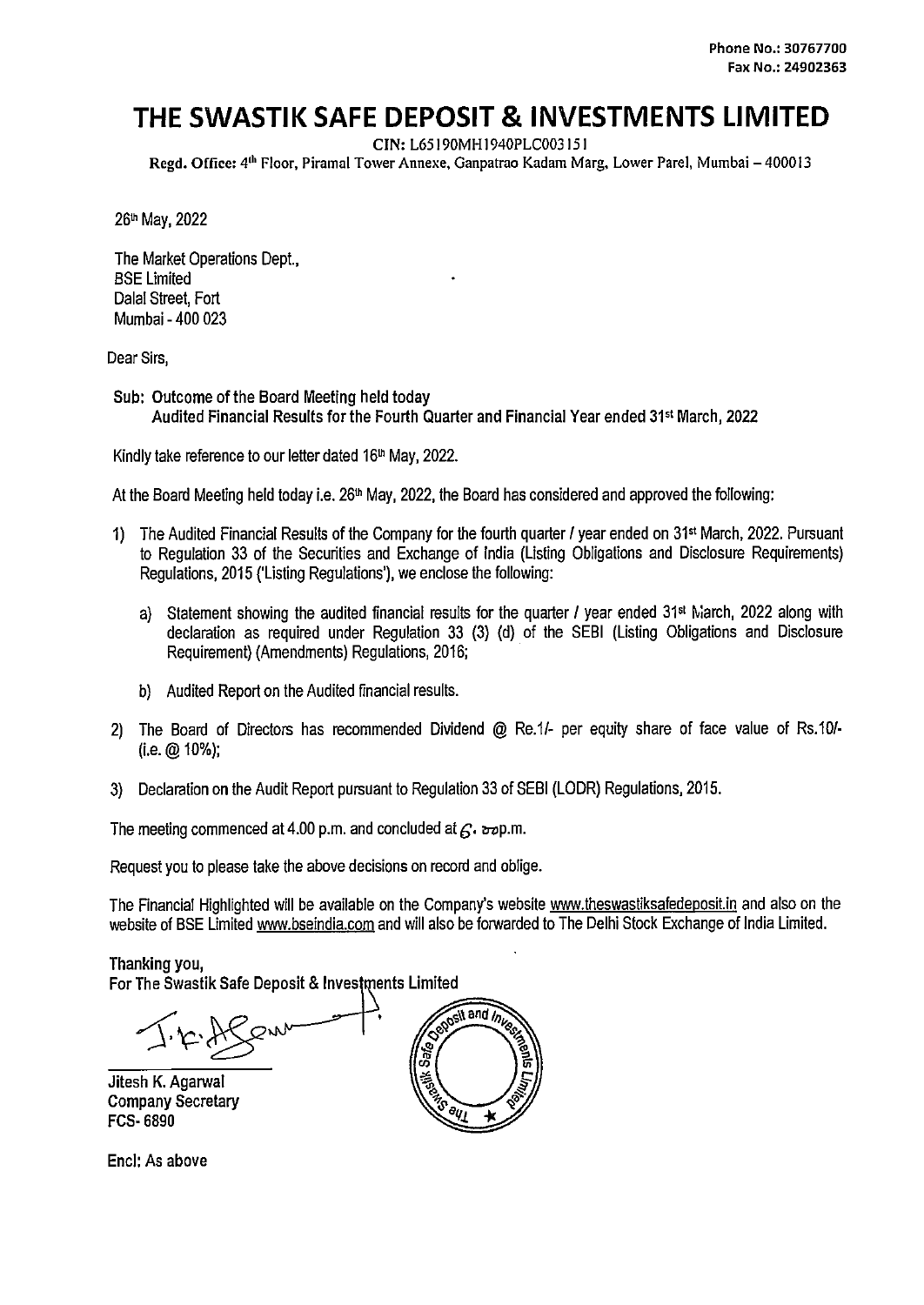#### THE SWASTIK SAFE DEPOSIT AND INVESTMENTS UMITED CIN: L65190MH1940PLC003151

Regd. Off. : 4th Floor, Piramal Tower Annexe, Ganpatrao Kadam Marg, Lower Parel, Mumbai - 400013

## Statement of Standalone Audited Results for the Quarter and Year ended 31st March, 2022

|                                                                           |                                    |                                    |                                   | (Rs. In Lakhs)<br><b>Year Ended</b> |              |
|---------------------------------------------------------------------------|------------------------------------|------------------------------------|-----------------------------------|-------------------------------------|--------------|
| Particulars                                                               | <b>Quarter Ended</b>               |                                    | 31st March, 2022 31st March, 2021 |                                     |              |
|                                                                           | 31st March, 2022<br><b>Audited</b> | 31st Dec. 2021<br><b>Unaudited</b> | 31st March, 2021<br>Audited       | Audited                             | Audited      |
| Revenue From Operations                                                   | 12.15                              | 11.82                              | 10.23                             | 46,05                               | 47.48        |
| Other Income                                                              |                                    |                                    | 0.28                              |                                     | 53.54        |
|                                                                           |                                    |                                    |                                   |                                     |              |
| Total income                                                              | 12.15                              | 11,82                              | 10.51                             | 46.05                               | 101.02       |
| Expenses                                                                  |                                    |                                    |                                   |                                     |              |
| Employee benefits expense                                                 |                                    |                                    |                                   |                                     |              |
| Finance Cost                                                              |                                    |                                    |                                   |                                     |              |
| Depreciation and amortisation expense                                     |                                    |                                    | 0,04                              | 0.05                                | 0.22         |
| <b>Other Expenses</b>                                                     | 9.92                               | 5.62                               | 5.12                              | 23.33                               | 13.16        |
| <b>Total expenses</b>                                                     | 9.92                               | 5.62                               | 5.16                              | 23.38                               | 13.38        |
| Profit before exceptional items and tax                                   | 2,23                               | 6.19                               | 5.35                              | 22.67                               | <b>B7.64</b> |
| Exceptional items                                                         |                                    |                                    |                                   |                                     |              |
| Profit/(Loss) before tax                                                  | 2,23                               | 6.19                               | 5.35                              | 22.67                               | 87.64        |
| <b>Tax Expense</b>                                                        |                                    |                                    |                                   |                                     |              |
| 1. Current Tax                                                            | 1.42                               |                                    | 11.85                             | 1.42                                | 11.85        |
| 2. Deferred tax                                                           | (0.70)                             | 1.64                               | 2.83                              | 4.50                                | 11.07        |
| Profit/(Loss) after tax                                                   | 1.51                               | 4.55                               | (9.33)                            | 16.75                               | 64.72        |
| Other Comprehensive Income and (Expense) (OCI)                            |                                    |                                    |                                   |                                     |              |
| Total other Comprehensive Income / (Expense) (OCI), net of<br>tax expense | ٠                                  |                                    |                                   |                                     |              |
| Total Comprehensive Income / (Expense) (OCI), net of                      | 1.51                               | 4.55                               | (9.33)                            | 16.75                               | 64,72        |
| tax expense                                                               |                                    |                                    |                                   |                                     |              |
| Paid up Equity share Capital (Face value per share Rs. 10/-)              | 24.00                              | 24.00                              | 24.00                             | 24.00                               | 24,00        |
| Reserves (Excluding Revaluation Reserve)                                  |                                    | ٠                                  | ٠                                 | 64,107.80                           | 64.093.45    |
| Earning Per Share (EPS) (of Rs. 10/- each)                                |                                    |                                    |                                   |                                     |              |
| i) Basic EPS for the period/year (Rs.)                                    | 0.63                               | 1.90                               | (3.89)                            | 6.98                                | 26.97        |
| (iii) Diluted EPS for the period/year (Rs.)                               | 0.63                               | 1.90                               | (3.89)                            | 6.98                                | 26.97        |

1 The audited financial statements for the year ended March 31, 2022 have been taken on record by the Board of Directors at its meeting held on May 26, 2022. The<br>statutory auditors have expressed an unqualified audit opini



OADHEECH & Q Ö 319 Rex Chambers C W. H. Marg. Mumbai-1.<br>F.R.N. 101981W ÷ M.No. 151363 **CHARTERED ACCOUNTING**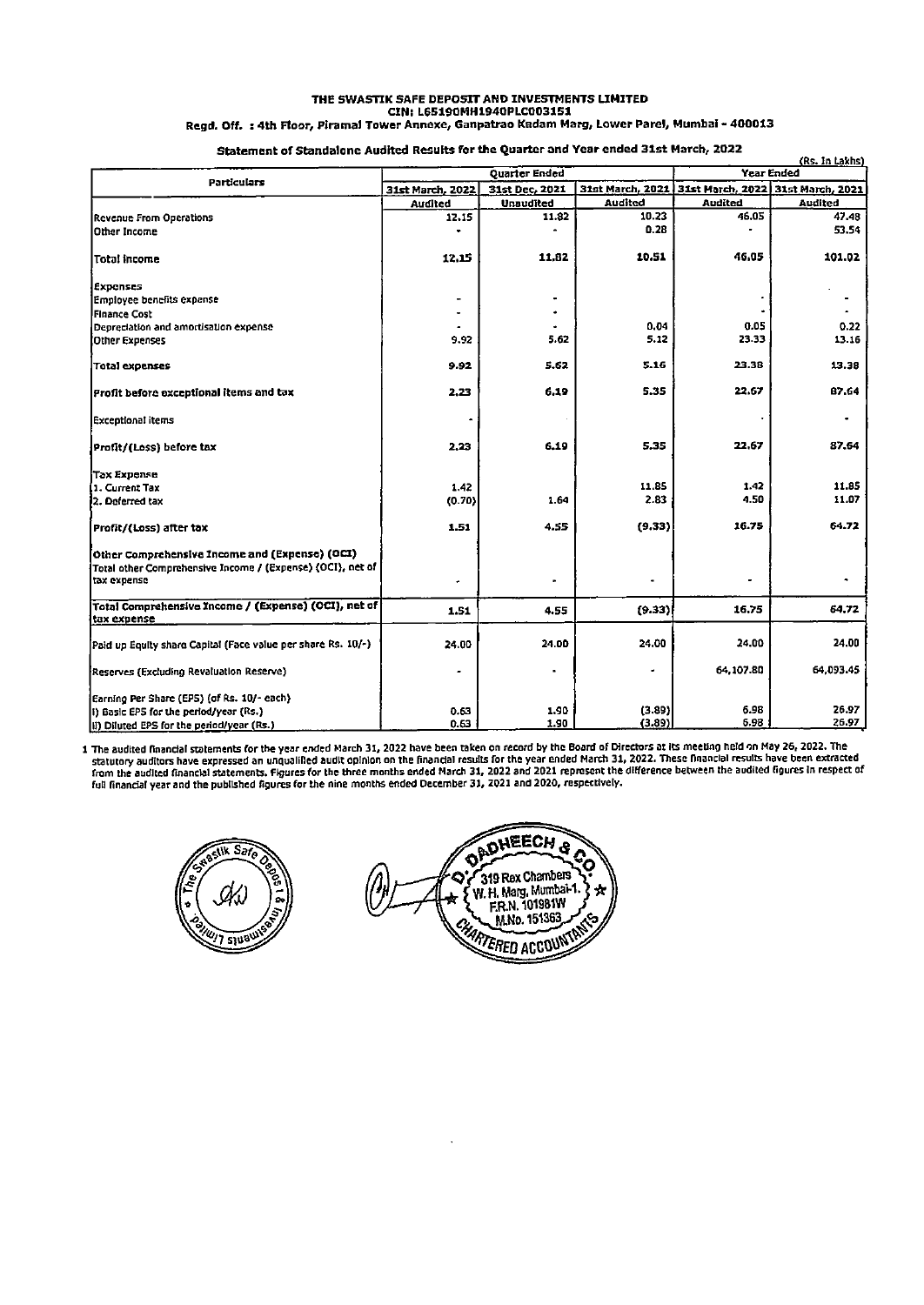#### THE SWASTIK SAFE DEPOSIT AND INVESTMENTS UMITED **CIN:L6519DMH1940PLC003151**

Regd. Off. : 4th Floor, Piramal Tower Annexe, Ganpatrao Kadam Marg, Lower Parel, Mumbai • 400013

#### 2. Statement of Assets and Liabilities

|               | וום כוונכות וט ווטווט<br>(Rs. in Lakh)                                          |                                  |                                  |  |  |
|---------------|---------------------------------------------------------------------------------|----------------------------------|----------------------------------|--|--|
|               | Particulars                                                                     | As at                            | As at                            |  |  |
|               |                                                                                 | <b>March 31, 2022</b><br>Audited | <b>March 31, 2021</b><br>Audited |  |  |
|               | <b>ASSETS</b>                                                                   |                                  |                                  |  |  |
|               |                                                                                 |                                  |                                  |  |  |
| 1             | <b>Financial assets:</b>                                                        |                                  |                                  |  |  |
| (a)           | Cash and cash equivalents                                                       | 2.73                             | 1.75                             |  |  |
| (b)           | Bank Balance other than (a) above                                               | 0.37                             | 0.43                             |  |  |
| (c)           | Receivables                                                                     |                                  |                                  |  |  |
|               | (I) Trade Receivables                                                           |                                  |                                  |  |  |
|               | (II) Other Receivables                                                          |                                  |                                  |  |  |
| (d)           | Loans<br>Investments                                                            | 63,986.71                        |                                  |  |  |
| (e)           |                                                                                 |                                  | 63,981.16                        |  |  |
| 2             | <b>Non-Financial assets:</b>                                                    |                                  |                                  |  |  |
| (a)           | Current Tax Assets (net)                                                        | 156.23                           | 144.38                           |  |  |
| (b)           | Deferred tax assets (net)                                                       |                                  |                                  |  |  |
| $\mathcal{L}$ | Property, plant and equipment                                                   |                                  | 0.05                             |  |  |
| (d)           | Other non-financial assets                                                      | 12.66                            | 11.80                            |  |  |
|               | <b>Total Assets</b>                                                             | 64,158.70                        | 64,139.57                        |  |  |
|               |                                                                                 |                                  |                                  |  |  |
|               | LIABILITIES AND EQUITY                                                          |                                  |                                  |  |  |
|               | <b>Liabilities</b>                                                              |                                  |                                  |  |  |
| 1             | <b>Financial liabilities:</b>                                                   |                                  |                                  |  |  |
| (a)           | Pavables                                                                        |                                  |                                  |  |  |
|               | (I) Trade Payables                                                              |                                  |                                  |  |  |
|               | (i) Total outstanding dues of Micro Enterprises and                             |                                  |                                  |  |  |
|               | <b>Small Enterprises</b><br>(Ii) Total outstanding dues of creditors other than | 1.87                             | 1.46                             |  |  |
|               | Micro Enterprises and Small Enterprises                                         |                                  |                                  |  |  |
|               | (II) Other Payables                                                             |                                  |                                  |  |  |
|               | (I) total outstanding dues of micro enterprises and                             |                                  |                                  |  |  |
|               | small enterorises                                                               |                                  |                                  |  |  |
|               | (ii) total outstanding dues of creditors other than                             |                                  |                                  |  |  |
|               | micro enterprises and small enterprises                                         |                                  |                                  |  |  |
| (b)           | Other financial liabilities (Other Payables)                                    |                                  |                                  |  |  |
| 2             | <b>Non-financial liabilities</b>                                                |                                  |                                  |  |  |
| (a)           | Current Tax Liabilities                                                         |                                  |                                  |  |  |
| (b)           | Provisions                                                                      |                                  |                                  |  |  |
| (c)           | Deferred Tax Liabilities (net)                                                  | 24.44                            | 19.95                            |  |  |
| (d)           | Other financial liabilities                                                     | 0.59                             | 0.72                             |  |  |
|               | Eauity                                                                          |                                  |                                  |  |  |
| (a)           | Equity share capital                                                            | 24.00                            | 24.00                            |  |  |
| (b)           | Other equity                                                                    | 64,107.80                        | 64,093.45                        |  |  |
|               |                                                                                 |                                  |                                  |  |  |
|               | <b>Total Liabilities and Equity</b>                                             | 64,158.70                        | 64,139.57                        |  |  |

Plot invest<sup>an</sup>

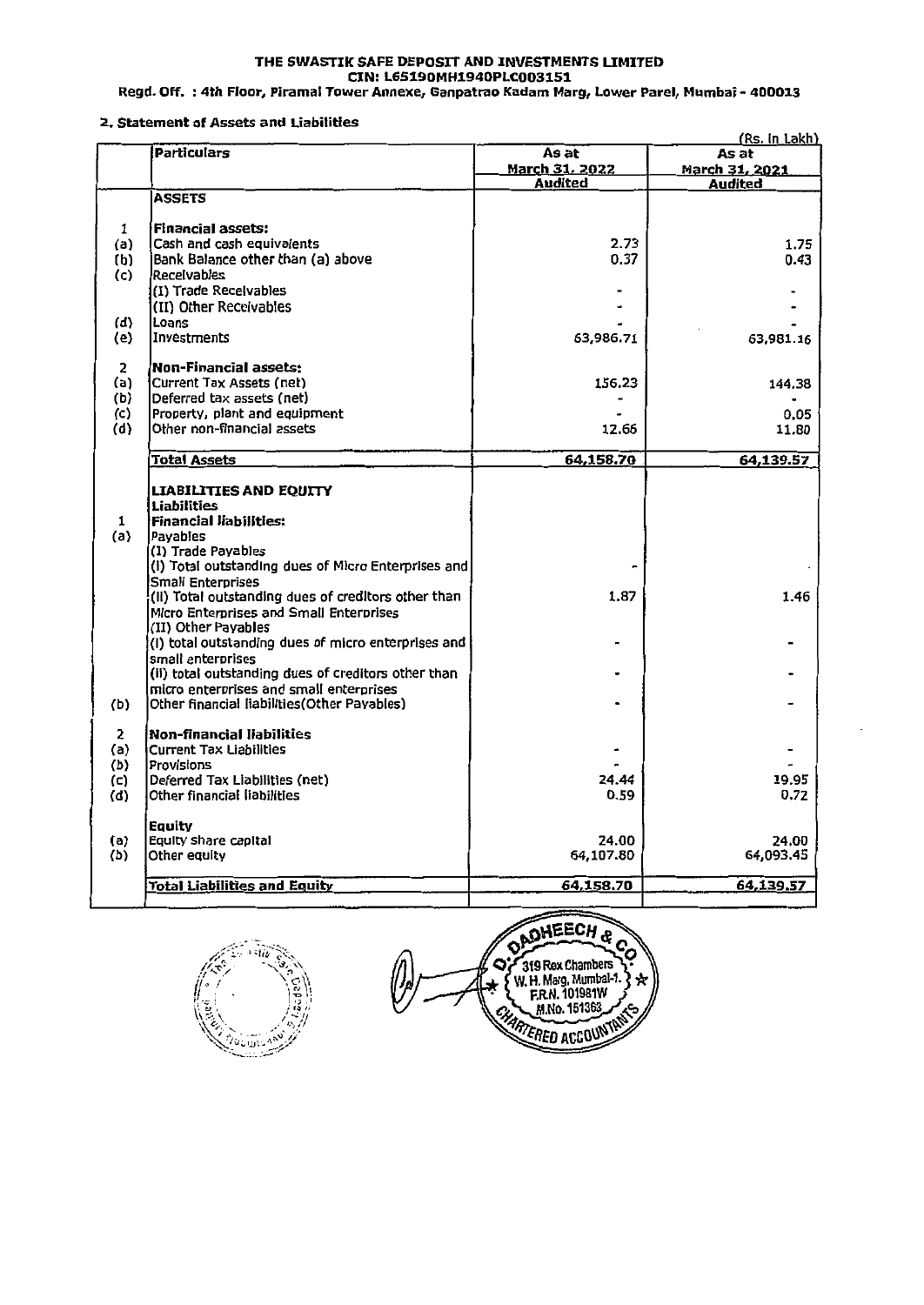### THE SWASTIK SAFE DEPOSIT AND INVESTMENTS UMITED CIN:L65190MH1940PLC003151

#### Regd. Off. : 4th Floor, Piramal Tower Annexe, Ganpatrao ICadam Marg, Lower Parel, Mumbai - 400013

3. Cash Flow Information : (Rs. In Lakhs)

| э. Саэн гюw <i>L</i> invi шасюн                                                                                                                                       |                                             | ( <i>In</i> s, III Lanis)                                                                 |
|-----------------------------------------------------------------------------------------------------------------------------------------------------------------------|---------------------------------------------|-------------------------------------------------------------------------------------------|
| <b>Particulars</b>                                                                                                                                                    | for the current year<br>ended<br>31/03/2022 | Year to date figures Year to date figures<br>for the previous<br>vear ended<br>31/03/2021 |
| <b>Cash Flow from Operating Activities</b>                                                                                                                            |                                             |                                                                                           |
| Profit before tax                                                                                                                                                     | 22.67                                       | 87.64                                                                                     |
| Adiustments for:                                                                                                                                                      |                                             |                                                                                           |
| Depreciation                                                                                                                                                          | 0.05                                        | 0.22                                                                                      |
| Interest on Income tax Refund                                                                                                                                         |                                             | (53.54)                                                                                   |
| Gain on investments measured at FVTPL                                                                                                                                 | (0.06)                                      | (0.23)                                                                                    |
| Changes in Fair value of Investments                                                                                                                                  | (41.06)                                     | (46.12)                                                                                   |
| Capital Gain on Investments                                                                                                                                           | (4.93)                                      | (1.14)                                                                                    |
| Operating Profit / (Loss)                                                                                                                                             | (23.33)                                     | (13.16)                                                                                   |
| Adjustments For Changes In Working Capital:<br>- (Increase) Decrease in Financial/ Non-financial Assets<br>- Increase (Decrease) in Trade Payable and Financial/ Non- | (0.80)                                      | (0.88)                                                                                    |
| financial Liabilities                                                                                                                                                 | 0.28                                        | (0.42)                                                                                    |
| Cash Generated From Operations                                                                                                                                        | (23.85)                                     | (14.46)                                                                                   |
| - Taxes Paid (Net of Refunds)                                                                                                                                         | (13.27)                                     | 87.40                                                                                     |
| Net Cash From Operating Activities (A)                                                                                                                                | (37.12)                                     | 72.94                                                                                     |
| <b>Cash Flow from Investing Activities</b>                                                                                                                            |                                             |                                                                                           |
| Sale of Investments                                                                                                                                                   | 40.50                                       | 13.00                                                                                     |
| Purchase of Investments                                                                                                                                               |                                             | (85.00)                                                                                   |
| Net Cash (Used in) Investing Activities (B)                                                                                                                           | 40.50                                       | (72.00)                                                                                   |
| <b>Cash Flow from Financing Activities</b><br>Dividend Paid<br>Dividend Tax Paid                                                                                      | (2.40)                                      | (2.40)                                                                                    |
| Net Cash From / (Used) in Financing Activities (C)                                                                                                                    | (2.40)                                      | (2.40)                                                                                    |
| Net Increase in Cash & Cash Equivalents $(A)+(B)+(C)$                                                                                                                 | 0.98                                        | (1.45)                                                                                    |
| Cash and Cash Equivalents At Beginning of the year                                                                                                                    | 1.75                                        | 3.20                                                                                      |
| Cash and Cash Equivalents At end of the year                                                                                                                          | 2.73                                        | 1.75                                                                                      |
| Cash and Cash Equivalents Comprise:<br>Balance with Scheduled Banks                                                                                                   | 2.73                                        | 1.75                                                                                      |

4 The Financial results for the quarter and year ended March 31, 2022 have been prepared In accordance with the Companies (Indian Accounting Standard) Rules, 2015 (Ind AS) prescribed under Section 133 of the Companies Act, 2015 and other recognised accounting practices and policies to the extent applicable.

- 5 A dividend of Rs. 1 per equity share (10% of the face value of Rs. 10/- each) has been recommended by the Board of Directors which is subject to approval of the Shareholders.
- 6 In accordance with Ind AS 108 "Segment Reporting", The Company Is exclusively in the "In-,1estment" business segment and therefore, no dlsclosure on segment reporting is required.
- 7 Figures of the previous period have been regrouped/rearranged wherever considered necessary.





#### For **The Swastik safe Deposit and Investments Ltd.**

**Swast**  $^{\rho}$ CAA Naraya $\mathsf{b}\mathsf{/}\mathsf{A}$ Director **SIGOLIS** DIN • 06575756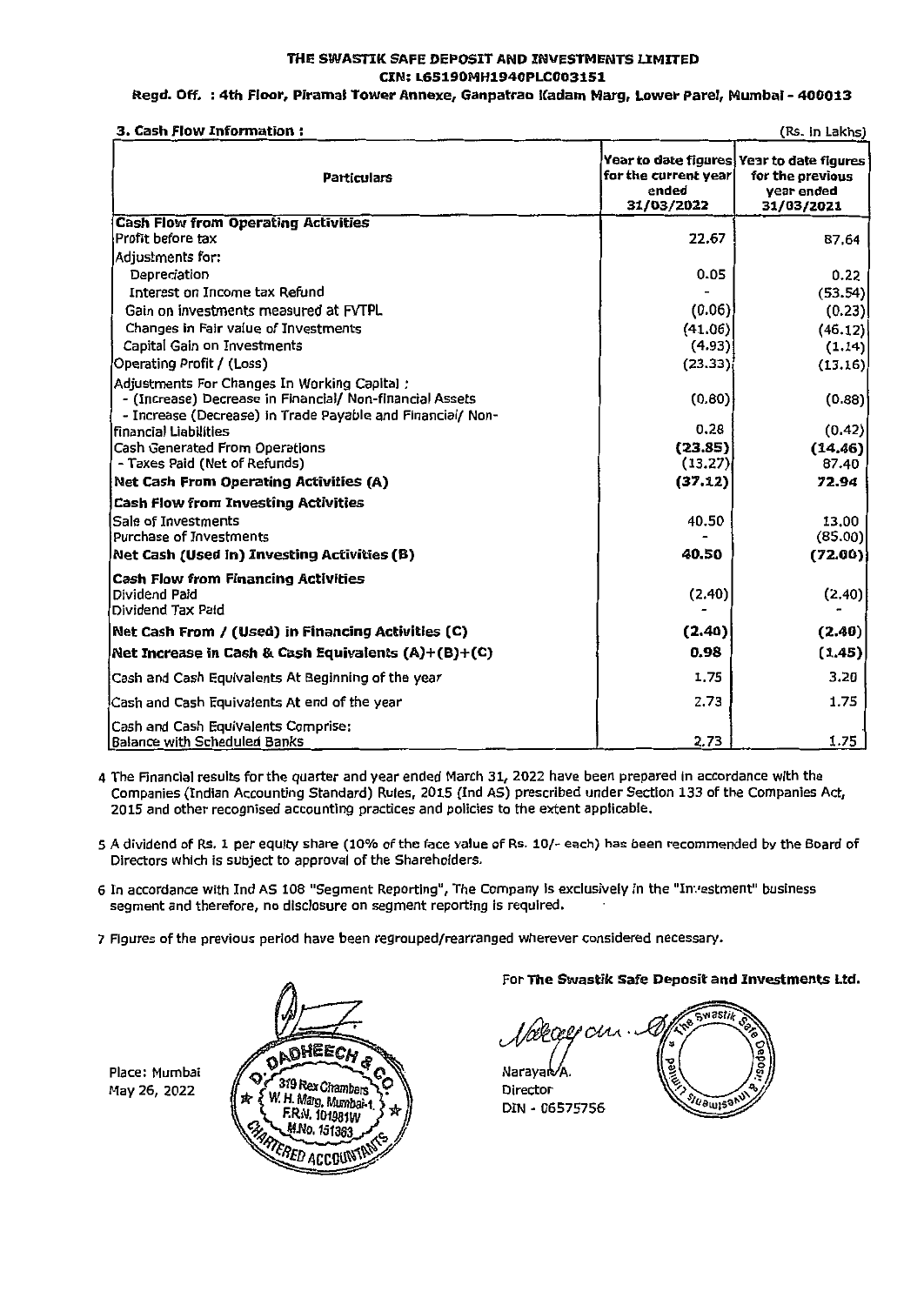## **D. DADHEECH & CO.**  CHARTERED ACCOUNTANTS SINCE 1982



Independent Auditor's report on Standalone Ind AS Financial Results of The Swastik Safe Deposit **and Investments Limited Pursuant** to **the Regulation 33 of the SElll (Listing** Obligations and Disclosure Requirements) Regulations, 2015

### To

The Board of Directors of **The Swastik Safe Deposit** and Investments **Limited** 

- 1. We have audited the Standalone Ind AS Financial Results of **The Swastik Safe Deposit and Investments Limited** ("the company") for the year ended on March 31, 2022. being submitted by the Company pursuant to requirements of Regulation 33 of the SEBI (Listing Obligations and Disclosure Requirements) Regulation. 2015.This standalone Ind AS financial results are based on the standalone Ind AS financial statements for the year ended March 31, 2022 prepared in accordance with the accounting principles generally accepted in India, including India Accounting Standards ('Ind AS') specified under section 133 of the Companies Act 2013 ('the act') and the SEBI circular CIR/CFD//CMD/15/2015 dated November 30, 2015 and CIR/CFD/FAC/62/2016 dated July 5, 2016, which are the responsibility of the Company's management. Our responsibility is to express an opinion on these standalone Ind AS financial results based on our audit of standalone Ind AS financial statements for the year ended March 31, 2022.
- 2. We conducted our audit in accordance with the Standard on Auditing generally accepted in India. Those standards require lhat we plan and perform the audit to obtain reasonable assurance about whether the standalone Ind AS financial results are free of material misstatement(s). An audit includes examining, on a test basis, evidence supporting the amounts disclosed in the standalone Ind AS financial results. An audit also includes assessing the accounting principles used and significant estimates made by management. We believe that our audit provides a reasonable basis for our opinion.
- 3. In our opinion and to the best of our information and according to the explanations given to us these standalone Ind AS financial results
	- i) are presented in accordance with the requirements of Regulation 33 of the SEBI (Listing Obligations and Disclosure Requirements) Regulations, 2015 read with SEBI circular CTR/CFD//CMD/15/2015 dated November 30. 2015 and ClR/CFD/FAC/62/2016 dated Julys. 2016;and
	- ii) give a true and fair view of the net profit (including other comprehensive income) and other financial information in conformity with the accounting principles generally accepted in India including Ind AS specified under section 133 of the Act for the year ended March 3 I, 2022.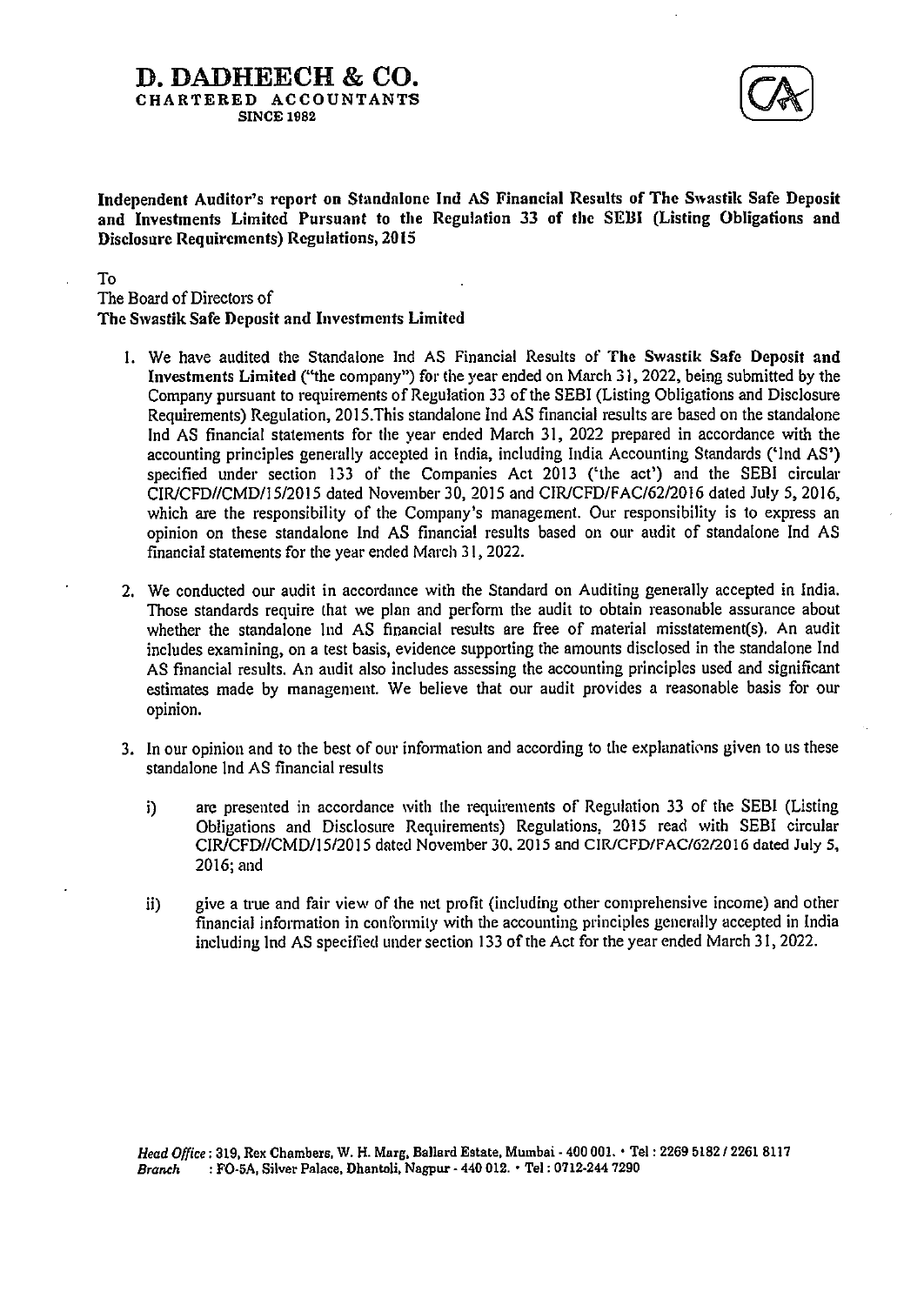4. The statement includes the result for the quarter ended March 31, 2022 being the balancing figure between audited figures in respect of full financials year and the published year to date figures up to the third quarter of the current financial year which were subject to limited review by us.

For D. DADHEECH & CO  $\frac{Character}{C}$  *Chartered Accountants*<br>FRN: 101981W

 $\overline{a}$ 

 $\ddot{\phantom{a}}$ 

(CHANDRASHEKHAR CHAUBEY) *Partner*  Membership No. 151363

UDIN: 22151363AJQTWX5275 Place: Mumbai Date: May 26, 2022